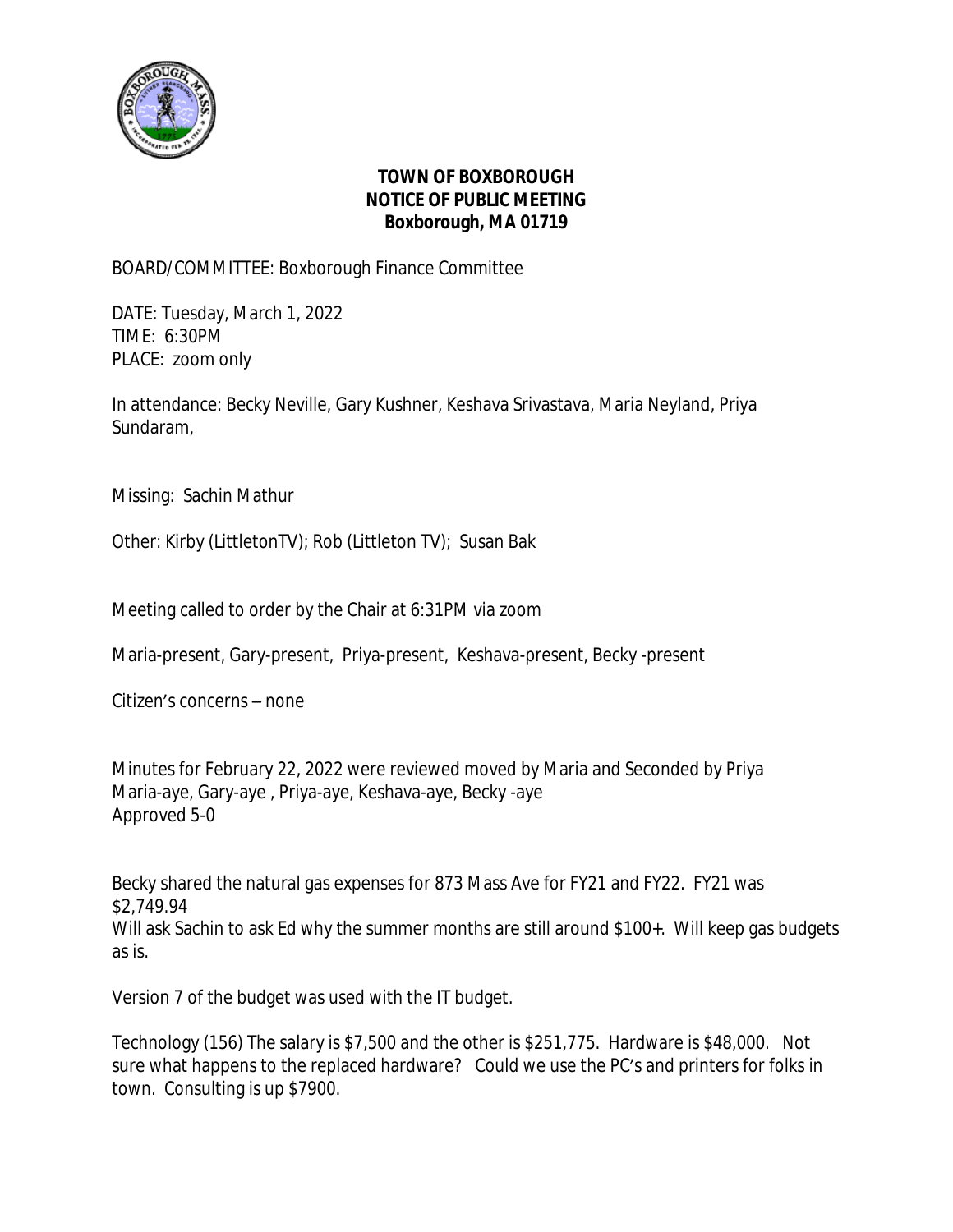

Gary moved \$7,500 total salary and Priya seconded Maria-aye, Gary-aye , Priya-aye, Keshava-aye, Becky -aye

Maria moved \$251,775 and Priya seconded Maria-aye, Gary-aye , Priya-aye, Keshava-aye, Becky -aye Approved 5-0

Debt, go with bonding this year rather than BAN. No budget yet

Benefits were discussed. Rates are up for 7.41% to 11.76%. should we increase by 10% like the region? The Town pays 25% and the employee pays 75%. Plan 10% on \$883,330 or \$971,330.

No updates on vocational schools

Police budget

Will increase the cruiser back to \$55,000 at the request of the TA who was concerned that the cost of a hybrid might be higher.

Maria moved total other to \$210,805 and Gary seconded Maria-aye, Gary-aye , Priya-aye, Keshava-aye, Becky -aye Approved 5-0

The fire department budget was discussed and the chief's contract is not settled The chief is going with a safer grant for 2 EMT/FF

Compensation survey results received on February 25

Around \$3,000 for STM for contracts (includes printing warrant, legal fees, constable) Gary moved \$54,240 for **Town hall** and Priya seconded Maria-aye, Gary-aye , Priya-aye, Keshava-aye, Becky -aye Approved 5-0

Executive offices 123 Will change consulting from \$10,000 to \$5,000 Maria moved \$16,745 and Priya seconded Maria-aye, Gary-aye , Priya-aye, Keshava-aye, Becky -aye Approved 5-0

Legal (151) Expecting resolution on one long term litigation Discussed reducing legal services from \$100,00 to something.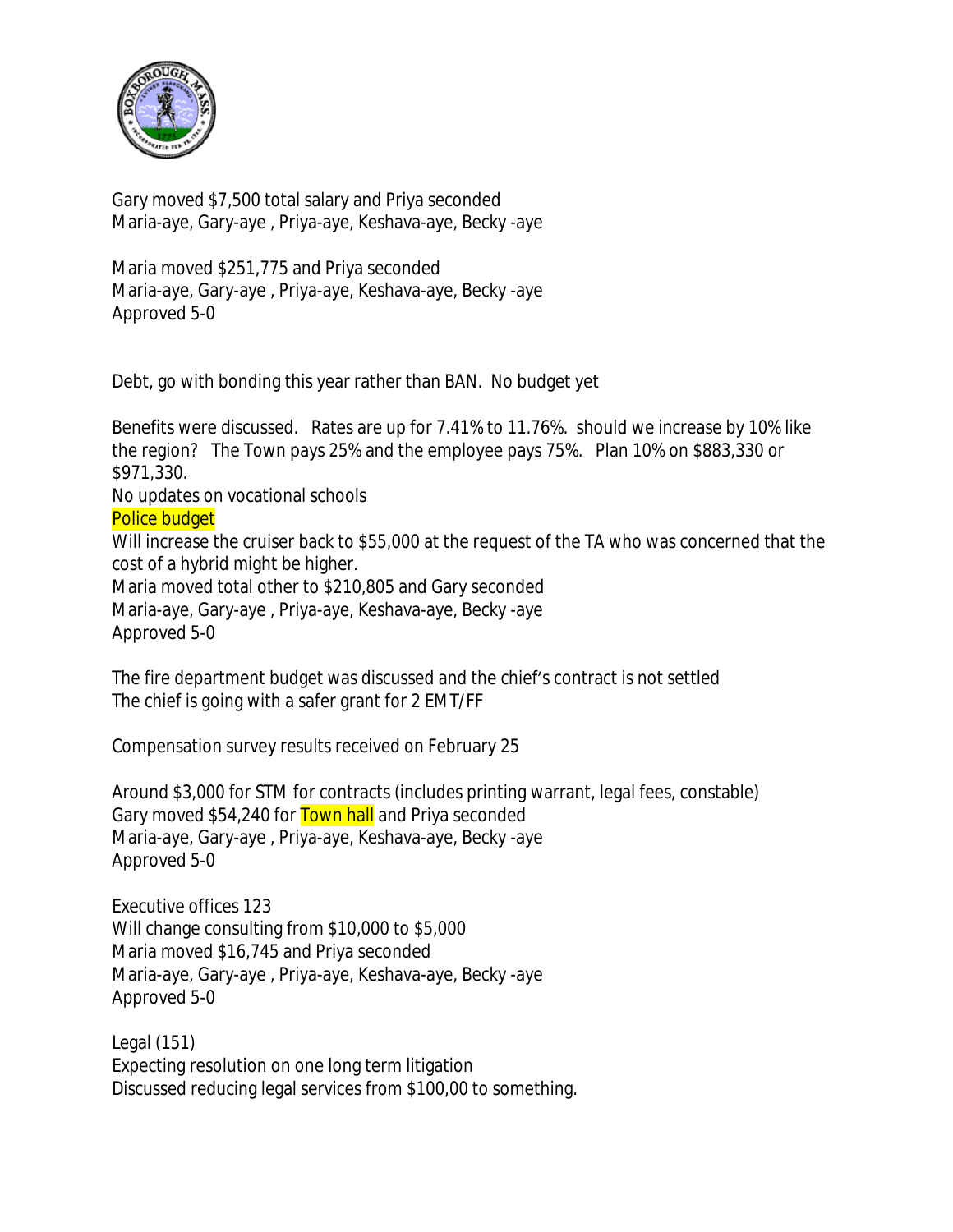

Discussed moving to \$75,000 Priya moved \$78,400 and Gary seconded Maria-aye, Gary-aye , Priya-aye, Keshava-aye, Becky -aye Approved 5-0

Reserve fund 9132) Currently at \$150,000 Keshava suggested increasing, but Maria recommended keeping it as is. Keshava moved to increase to \$175,000 and Priya seconded Maria-no, Gary-no, Priya-aye, Keshava -yes, Becky-no 2-3 failed

Planning board (175)

Gary did not have a record of the FinCom voting this budget Gary moved salary \$5,913 and maria seconded Maria-aye, Gary-aye , Priya-aye, Keshava-aye, Becky -aye Approved 5-0

Gary moved \$5,425 total other and Priya seconded Maria-aye, Gary-aye , Priya-aye, Keshava-aye, Becky -aye Approved 5-0

The Select Board will close the warrant on March 7 Will need final language prior to voting warrant articles Potentially funding source review on the 15<sup>th</sup> with the Select Board Becky will send a note to Wes (chair of the Select Board) to have a BLF as planned and copy FinCom

Next week will review the FinCom report The TA will reach out to previous Town Accountant under consulting to build the model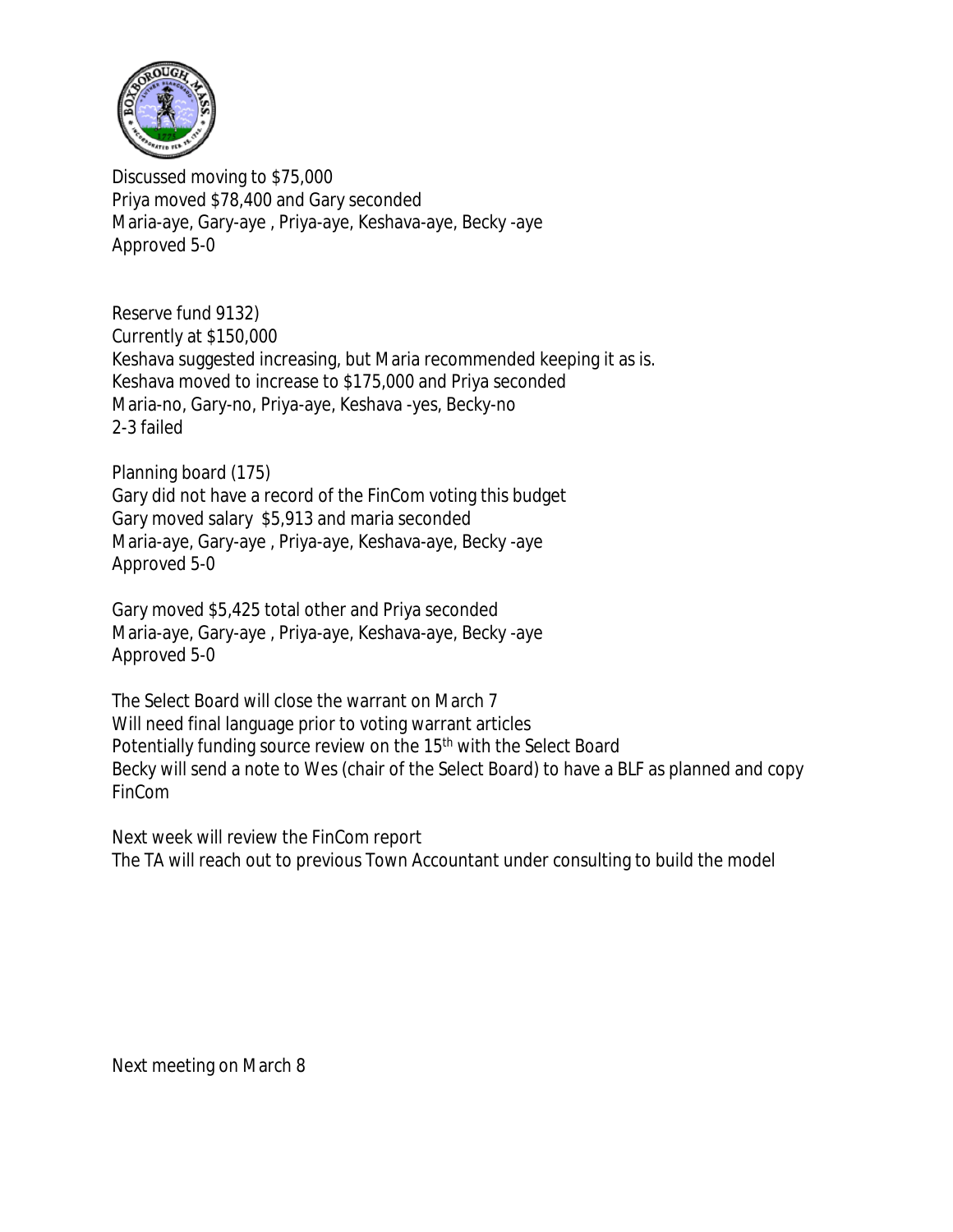

Budgets:

**Liaison updates**  $SB -$ 

EDC – meeting cancelled

Planning board –

 $BLF -$ 

BBC – meeting is March 2

Personnel board –

RecCom –

Library –

Housing –

AB regional building committee –

Regional school meeting – meeting on March 4 in person

CPC – meeting later in the week and will review Sargent Road

CoA–

Water resources-

Sustainability–

ConsCom –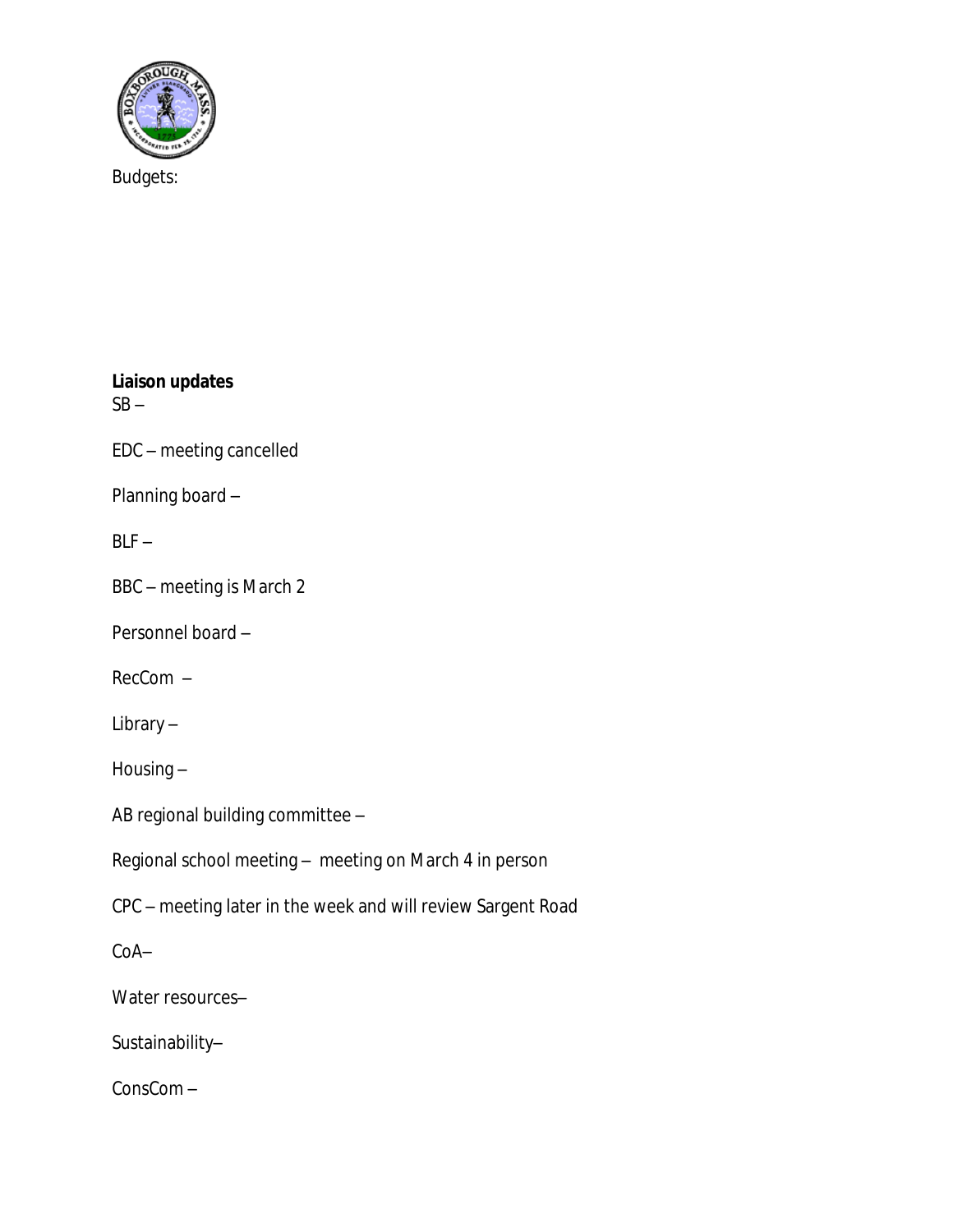

Board of Health – lifted the mask mandate

Historical commission -

Correspondence – none

Next meeting at 6:30PM at Town hall and zoom (hybrid)

Gary moved to adjourn and Maria seconded, Maria-aye, Gary-aye , Priya-aye, Keshava-aye, Becky -aye Approved 5-0

Adjourned at 7:51

Exhibits used: Heating from Ed at DPW tracking form Minutes for February 22, 2022 Budget for FY2023

New treasurer: Cynthia Petrillo [cpetrillo@boxborough-ma.gov](mailto:cpetrillo@boxborough-ma.gov)

[Next meetings:](mailto:cpetrillo@boxborough-ma.gov)

[March 8](mailto:cpetrillo@boxborough-ma.gov) [March 15](mailto:cpetrillo@boxborough-ma.gov) [March 22](mailto:cpetrillo@boxborough-ma.gov) [March 29](mailto:cpetrillo@boxborough-ma.gov) [April 5](mailto:cpetrillo@boxborough-ma.gov) [April 12](mailto:cpetrillo@boxborough-ma.gov) [April 19](mailto:cpetrillo@boxborough-ma.gov) [April 26](mailto:cpetrillo@boxborough-ma.gov) [May 3](mailto:cpetrillo@boxborough-ma.gov) [RFT tracker](mailto:cpetrillo@boxborough-ma.gov)

| Item               | description | Amount   | Start at  | comments |
|--------------------|-------------|----------|-----------|----------|
|                    |             |          | \$150,000 |          |
| HVAC at museum     |             | \$6,700  | \$143,300 |          |
| Acc't Consultant & |             | \$39,820 | \$103,480 |          |
| Training           |             |          |           |          |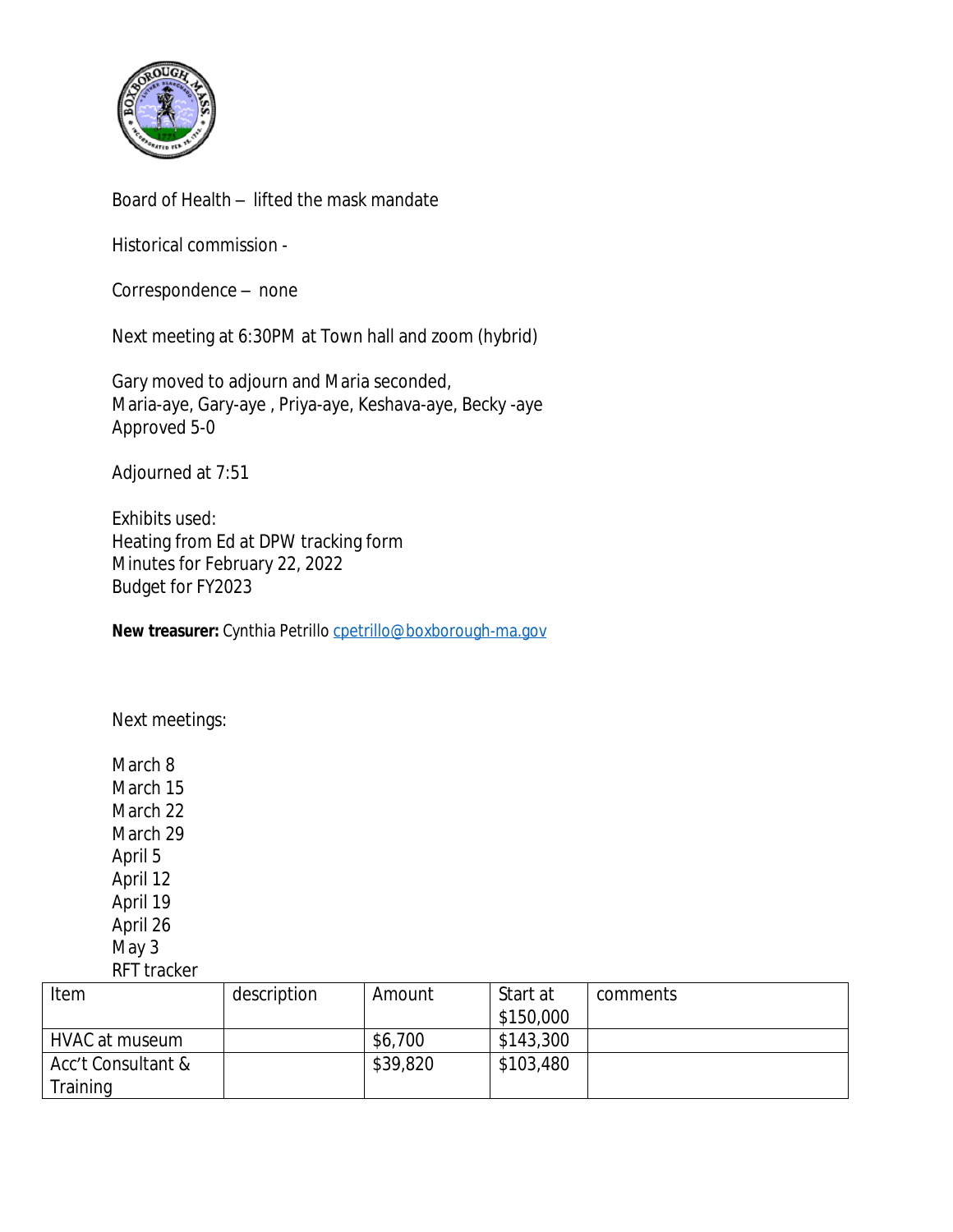

| T/C consulting         |             | \$5,000  | \$98,480 |  |
|------------------------|-------------|----------|----------|--|
| Hager well             | Nov 30 2021 | \$26000  | \$72,480 |  |
| Treasurer / consultant | Dec 7 2021  | \$10,500 | \$61,980 |  |
| Hager maintenance      | Dec 7 2021  | \$3,500  | \$58,480 |  |
| Tax collector          | Jan 11 2022 | \$15,200 | \$42,280 |  |
| consulting             |             |          |          |  |
| Assessor               | Feb 15 2022 | \$3,743  | \$38,537 |  |

## Budget worksheet FY23

| <b>Budget</b> | Salary/other | Title                      | Voted \$  | vote             | date     |
|---------------|--------------|----------------------------|-----------|------------------|----------|
| #             |              |                            |           |                  |          |
| 114           | Salary       | Moderator                  | \$100     | $6 - 0$          | 1/25/22  |
| 114           | Other        | Moderator                  | \$80      | $6 - 0$          | 1/25/22  |
| 119           | Other        | Town constable             | \$160     | $5 - 0 - 1$      | 1/25/22  |
| 123           | Salary       | <b>Executive Offices</b>   | \$302,870 | $6 - 0$          | 2/8/22   |
| 123           | Other        | <b>Executive Offices</b>   | \$16,745  | $5-0$            | 2/8/22   |
|               |              |                            |           |                  | 3/1/22   |
| 131           | Other        | <b>Finance Committee</b>   | \$385     | $6 - 0$          | 1/25/22  |
| 135           | Salary       | <b>Town Accountant</b>     | \$96,447  | $6 - 0$          | 2/8/22   |
| 135           | Other        | Town Accountant            | \$43,600  | $6 - 0$          | 2/8/22   |
| 141           | Salary       | <b>Town Assessor</b>       | \$106,887 | $6 - 0$          | 2/8/22   |
| 141           | Other        | <b>Town Assessor</b>       | \$21,220  | $6 - 0$          | 2/8/22   |
| 145           | Salary       | <b>Treasurer Collector</b> | \$108,402 | $6 - 0$          | 2/1/22   |
|               |              |                            |           |                  | 2/8/22   |
| 145           | Other        | <b>Treasurer Collector</b> | \$28,700  | $6 - 0$          | 2/1/22   |
|               |              |                            |           |                  | 2/8/22   |
| 151           | Other        | Legal                      | \$78,400  | $5-0$            | 1/11/22  |
|               |              |                            |           |                  | 3/1/22   |
| 152           | Other        | Personnel Board            | \$345     | $6 - 0$          | 12/21/21 |
| 156           | Salary       | Technology                 | \$7,500   | $5-0$            | 3/1/22   |
| 156           | Other        | Technology                 | \$251,775 | $5 - 0 - 3/1/22$ |          |
| 161           | Salary       | <b>Town Clerk</b>          | \$93,655  | $6-0$            | 2/8/22   |
| 161           | Other        | <b>Town Clerk</b>          | \$2,664   | $6 - 0$          | 2/8/22   |
| 162           | Salary       | Elections and              | \$11,204  | $5 - 0 - 1$      | 2/1/22   |
|               |              | registration               |           |                  |          |
| 162           | Other        | Elections and              | \$8,360   | $5 - 0 - 1$      | 2/1/22   |
|               |              | registration               |           |                  |          |
| 171           | Other        | <b>Conservation Comm</b>   | \$1600    | $6 - 0$          | 1/18/22  |
| 174           | Salary       | Land Use and               | \$242,378 | $6 - 0$          | 2/8/22   |
|               |              | Permitting                 |           |                  |          |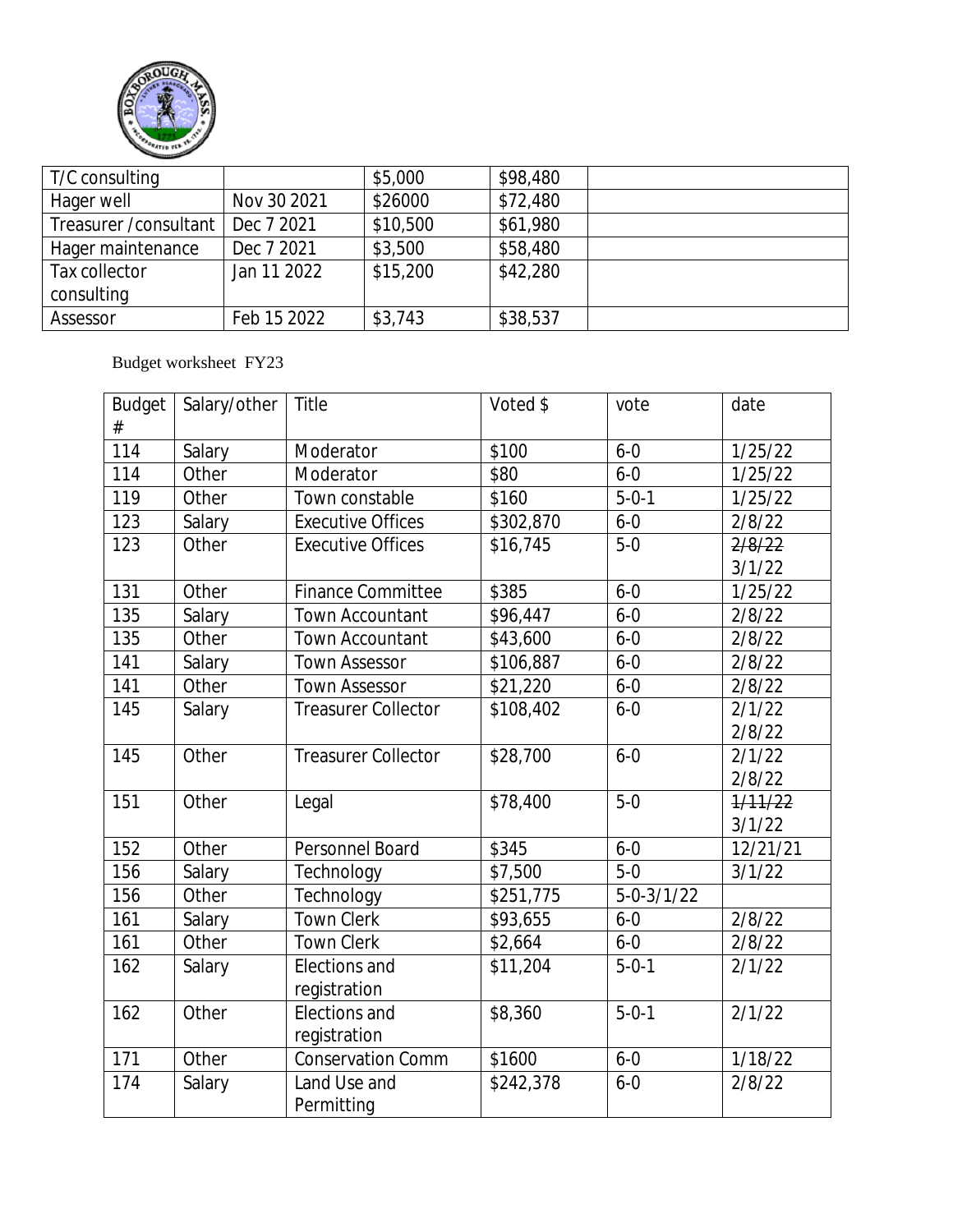

| 174              | Other  | Land Use and<br>Permitting | \$17,000     | $6 - 0$     | 2/8/22  |
|------------------|--------|----------------------------|--------------|-------------|---------|
| 175              | Salary | Planning Board             | \$5,913      | $5-0$       | 3/1/22  |
| 175              | Other  | Planning Board             | \$5,425      | $5-0$       | 3/1/22  |
| 176              | Salary | ZBA                        | \$1,304      | $6 - 0$     | 1/25/22 |
| 176              | Other  | ZBA                        | \$635        | $6 - 0$     | 1/25/22 |
| 179              | Other  | AG Comm                    | \$200        | $4 - 0 - 2$ | 1/25/22 |
| 182              | Other  | Economic Develop.          | \$           |             |         |
| 192              | Other  | <b>Town Hall</b>           | \$54,240     | $5-0$       | 2/8/22  |
|                  |        |                            |              |             | 3/1/22  |
| 196              | Other  | Facilities                 | \$63,775     | $6 - 0$     | 2/15/22 |
| 199              | Other  | Sustainability Com         | \$950        | $6 - 0$     | 2/15/22 |
| 210              | Salary | Police                     | \$1,389,481  | $6 - 0$     | 1/25/22 |
| 210              | Other  | Police                     | \$210,805    | $5-0$       | 1/25/22 |
|                  |        |                            |              |             | 2/22/22 |
|                  |        |                            |              |             | 3/1/22  |
| 215              | Salary | Dispatch                   | \$393,949    | $6 - 0$     | 1/25/22 |
| 215              | Other  | Dispatch                   | \$58,768     | $6 - 0$     | 1/25/22 |
|                  |        |                            |              |             | 2/1/22  |
| 220              | Salary | Fire                       | \$1,158,176  | $6 - 0$     | 1/18/22 |
| 220              | Other  | Fire                       | \$148,990    | $6 - 0$     | 1/18/22 |
| 292              | Salary | <b>ACO</b>                 | \$18,061     | $6 - 0$     | 1/25/22 |
| 292              | Other  | <b>ACO</b>                 | \$5,495      | $6 - 0$     | 1/25/22 |
| 299              | Salary | <b>Field Driver</b>        | \$0          |             |         |
| 299              | Other  | <b>Field Driver</b>        | \$0          |             |         |
| 300              | Salary | School committee           | \$1600       | $6 - 0$     | 2/8/22  |
| 310              | Other  | Minuteman                  | \$164,230    | $6 - 0$     | 2/22/22 |
| 311              | Other  | Assabet                    | \$71,580     | $6 - 0$     | 2/22/22 |
| $\overline{312}$ | Other  | Nashoba                    | \$112,000    | $6 - 0$     | 2/22/22 |
| 320              | Other  | ABRSD                      | \$13,257,674 | $5-0$       | 2/22/22 |
| 422              | Salary | <b>DPW</b>                 | \$626,621    | $6 - 0$     | 1/11/22 |
| 422              | Other  | <b>DPW</b>                 | \$130,496    | $6 - 0$     | 1/11/22 |
| 423              | Salary | Snow & Ice                 | \$66,880     | $6 - 0$     | 1/11/22 |
| 423              | Other  | Snow & Ice                 | \$139,710    | $6 - 0$     | 1/11/22 |
| 424              | Other  | <b>Street Lighting</b>     | \$3,000      | $6 - 0$     | 1/11/22 |
| 425              | Other  | Hager Well                 | \$61,280     | $6 - 0$     | 1/11/22 |
| 429              | Other  | Fuel                       | \$110,105    | $6 - 0$     | 1/11/22 |
| 431              | other  | Hazardous Waste            | \$10,000     | $6 - 0$     | 1/11/22 |
| 433              | Other  | Transfer station           | \$132,900    | $6 - 0$     | 1/11/22 |